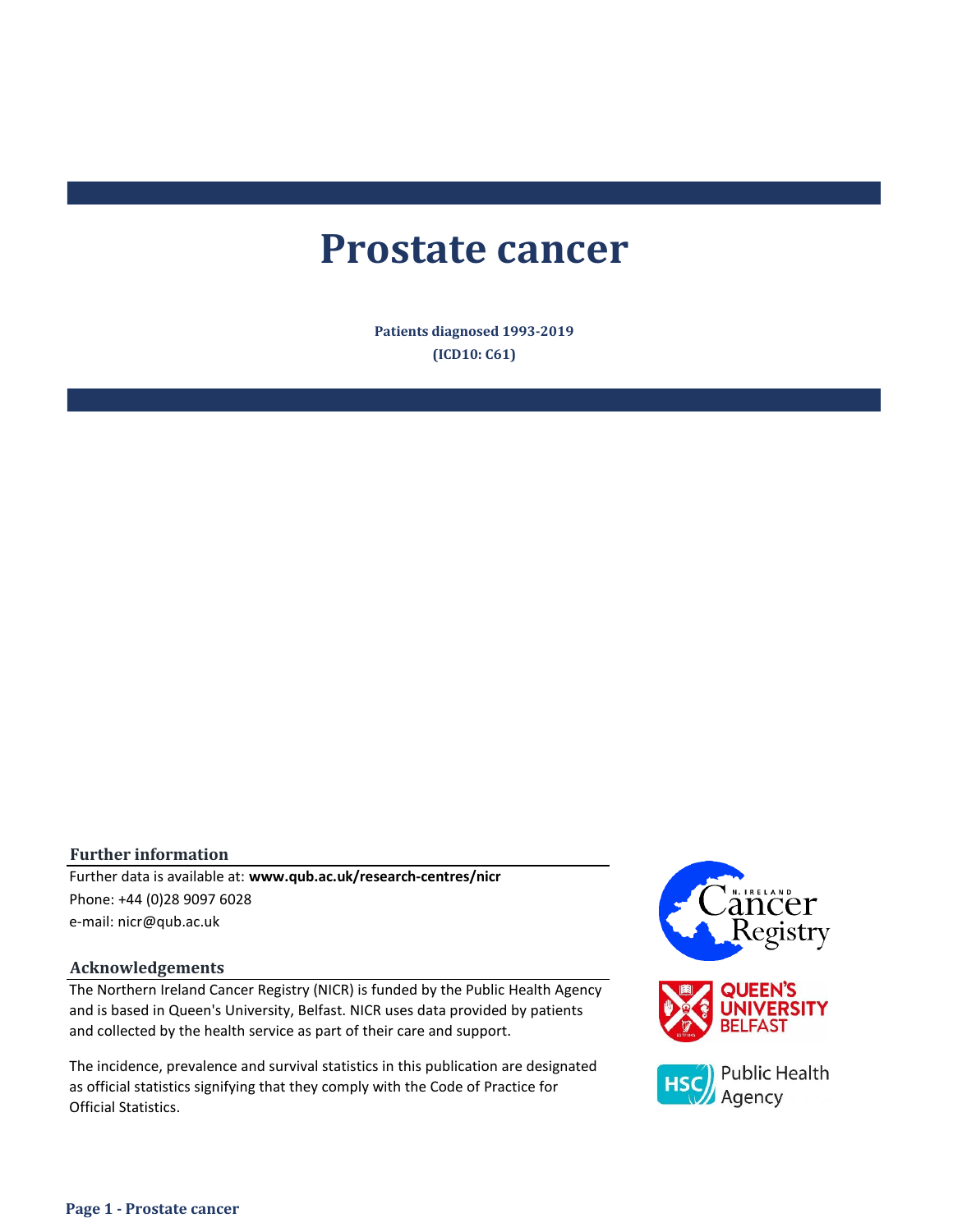# **Incidence**

During 2015-2019:

- **There were 1,238 cases of prostate cancer diagnosed each year.**
- Prostate cancer made up 25.0% of all male cancers (ex NMSC).
- The risk of prostate cancer before the age of 75 was 1 in 11.5, while before the age of 85 the risk was 1 in 6.5.

# **Incidence by age at diagnosis** *- Prostate cancer, Cases in 2015-2019*

During 2015-2019:

- **The median age at diagnosis of** prostate cancer was 71.
- **Example 2** Cancer risk increased with age, with 34.3% of men aged 75 years or more at diagnosis.
- 4.4% of cases were diagnosed among those aged under 55.

| Age at diagnosis | Average cases per year |  |  |  |  |
|------------------|------------------------|--|--|--|--|
|                  | <b>Male</b>            |  |  |  |  |
| $0 - 54$         | 54                     |  |  |  |  |
| $55 - 64$        | 264                    |  |  |  |  |
| $65 - 74$        | 493                    |  |  |  |  |
| $75 +$           | 425                    |  |  |  |  |
| <b>All ages</b>  | 1,238                  |  |  |  |  |



#### **Incidence by year of diagnosis** *- Prostate cancer, Cases in 1995-2019*

▪ Among males the number of cases of prostate cancer increased by 15.6% from an annual average of 1,071 cases in 2010-2014 to 1,238 cases in 2015-2019.

| 2010<br>973   |  |
|---------------|--|
| 2011<br>1,082 |  |
| 2012<br>1,103 |  |
| 2013<br>1,040 |  |
| 2014<br>1,156 |  |
| 2015<br>1,150 |  |
| 2016<br>1,200 |  |
| 2017<br>1,170 |  |
| 2018<br>1,295 |  |
| 2019<br>1,374 |  |



*Note: Annual averages based upon several years have been rounded to the nearest integer. Sums of numbers in table rows or columns may thus differ slightly from the given total.*

*NMSC: Non-melanoma skin cancer*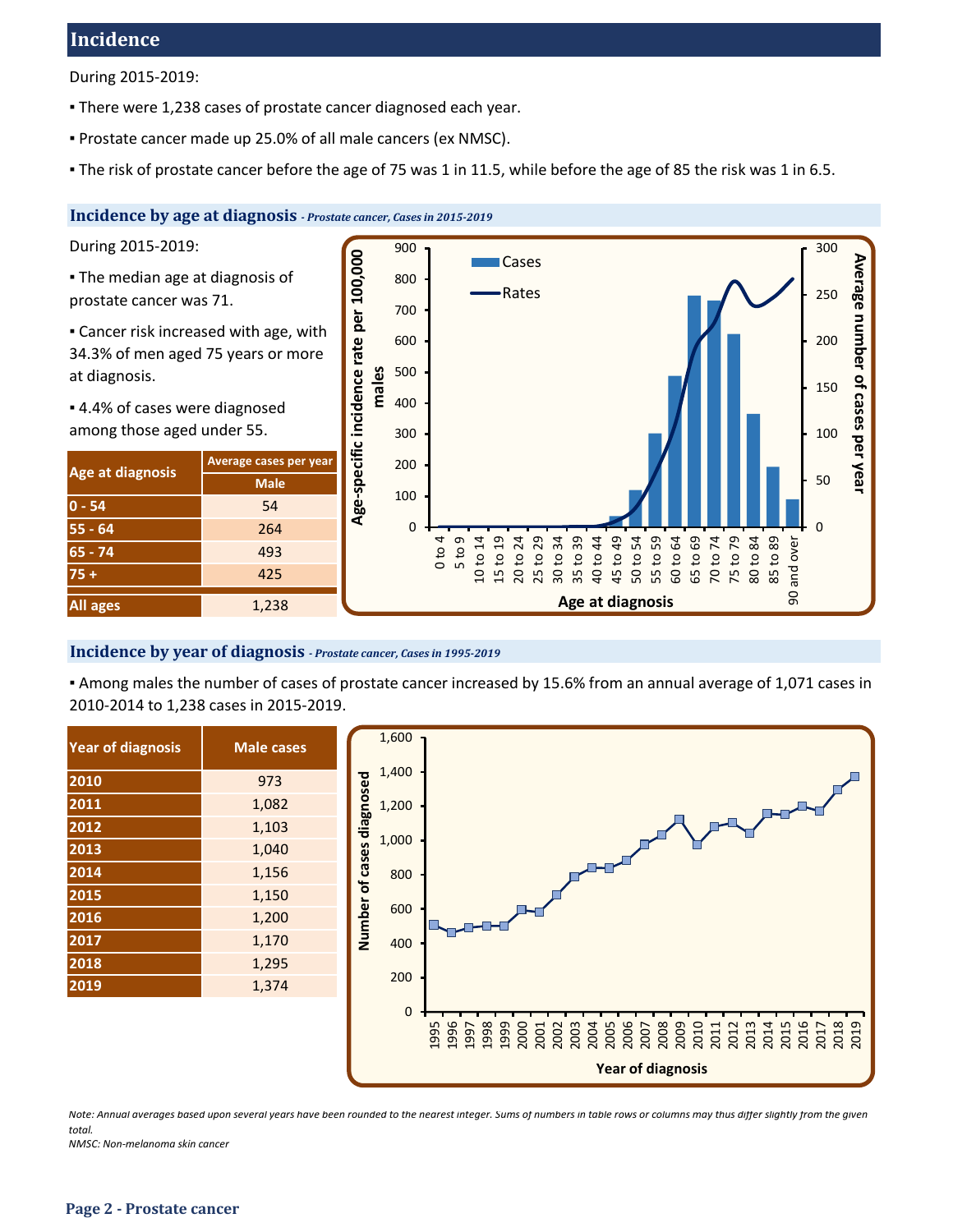## **Trends in age-standardised incidence rates** *- Prostate cancer, Cases in 1995-2019*

▪ Among males age-standardised incidence rates of prostate cancer increased by 1.9% from 167.0 per 100,000 person years in 2010-2014 to 170.1 cases per 100,000 persons years in 2015-2019. This difference was not statistically significant.



#### **Trends in age-standardised incidence rates by age** *- Prostate cancer, Cases in 1995-2019*

For the total number of cases recorded, between 2010- 2014 and 2015-2019 there was:

**a** an increase of 3.2% among men aged 0 to 64, an increase of 24.8% among men aged 65 to 74 and an increase of 16.1% among men aged 75 and over.

|                 | <b>Average cases per year</b> |             |  |  |  |  |
|-----------------|-------------------------------|-------------|--|--|--|--|
| Age group       | 2005-2009                     | 2015-2019   |  |  |  |  |
|                 | <b>Male</b>                   | <b>Male</b> |  |  |  |  |
| 0 to 64         | 309                           | 319         |  |  |  |  |
| 65 to 74        | 395                           | 493         |  |  |  |  |
| 75 and over     | 367                           | 426         |  |  |  |  |
| <b>All ages</b> | 1,071                         | 1,238       |  |  |  |  |

For age-standardised incidence rates, between 2010- 2014 and 2015-2019 there was:

▪ no significant change among men aged 0 to 64, an increase of 10.6% among men aged 65 to 74 and no significant change among men aged 75 and over.

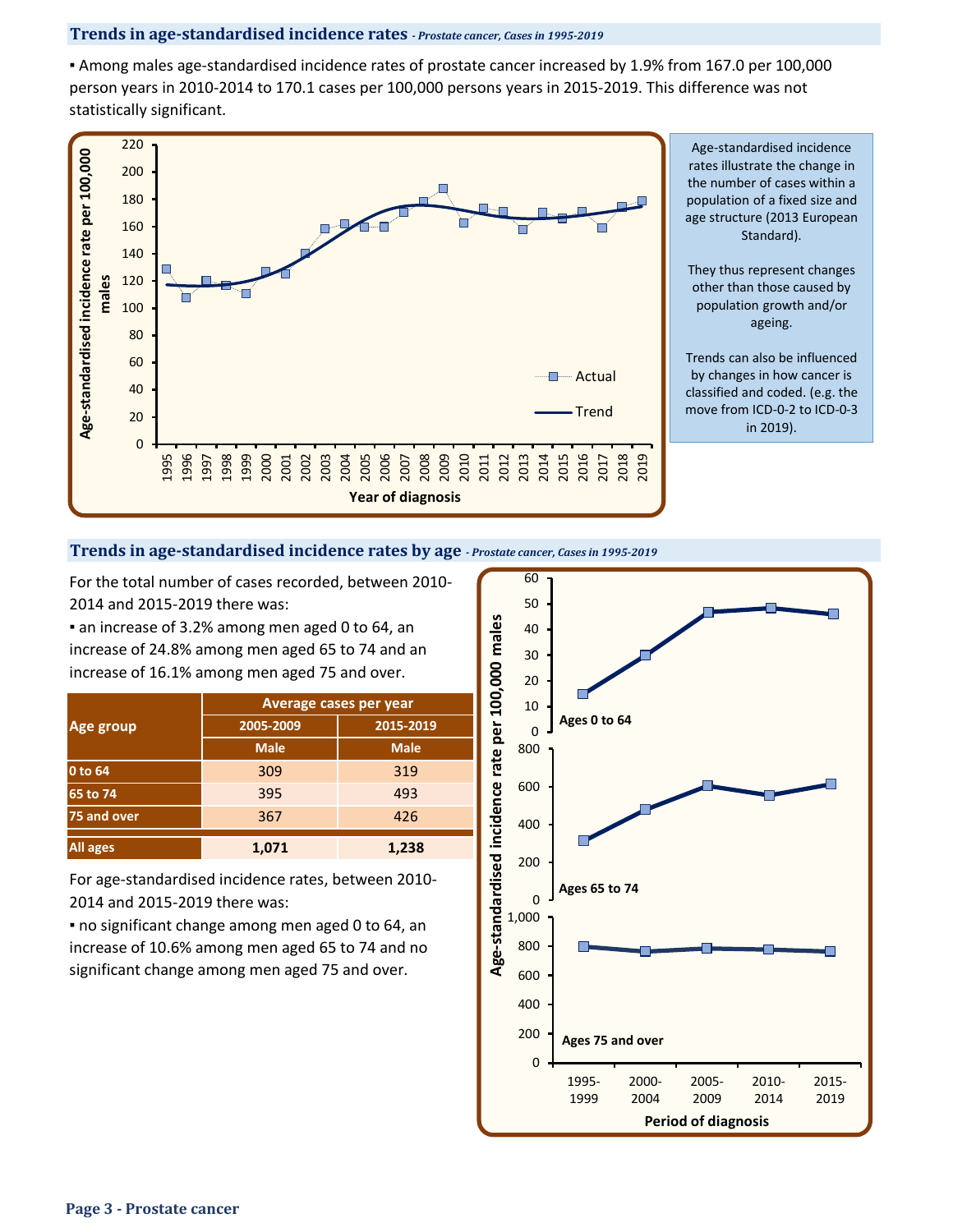# **Incidence by deprivation quintile** *- Prostate cancer, Cases in 2015-2019*

The annual number of cases during 2015-2019 varied in each deprivation quintile due to variations in population size and age.

After accounting for these factors, incidence rates:

**.** in the most socio-economically deprived areas were 9.9% lower than the NI average.

**.** in the least socio-economically deprived areas were 8.0% higher than the NI average.

|                                    | Average cases per year |  |  |  |
|------------------------------------|------------------------|--|--|--|
| <b>Deprivation quintile</b>        | <b>Male</b>            |  |  |  |
| <b>Least deprived (Quintile 1)</b> | 283                    |  |  |  |
| <b>Quintile 2</b>                  | 265                    |  |  |  |
| <b>Quintile 3</b>                  | 259                    |  |  |  |
| <b>Quintile 4</b>                  | 250                    |  |  |  |
| <b>Most deprived (Quintile 5)</b>  | 180                    |  |  |  |
| <b>Northern Ireland</b>            | 1,238                  |  |  |  |



# **Incidence by Health and Social Care Trust (HSCT)** *- Prostate cancer, Cases in 2015-2019*

The annual number of cases during 2015-2019 varied in each HSCT due to variations in population size and age.

After accounting for these factors, incidence rates:

- **.** in Belfast HSCT were significantly lower than the NI average.
- **.** in Northern HSCT were significantly higher than the NI average.
- in South-Eastern HSCT did not vary significantly from the NI average.
- in Southern HSCT did not vary significantly from the NI average.
- **.** in Western HSCT were significantly higher than the NI average.



| <b>Health and Social</b>  | Average cases per year |
|---------------------------|------------------------|
| <b>Care Trust</b>         | <b>Male</b>            |
| <b>Belfast HSCT</b>       | 188                    |
| <b>Northern HSCT</b>      | 354                    |
| <b>South-Eastern HSCT</b> | 265                    |
| <b>Southern HSCT</b>      | 219                    |
| <b>Western HSCT</b>       | 212                    |
| <b>Northern Ireland</b>   | 1.238                  |

Standardised incidence ratios compare incidence rates in each HSC Trust with the Northern Ireland incidence rate. A value above 100 means that incidence rates in that HSC Trust are greater than the NI average.

This measure takes account of population size and age structure. Differences are thus not a result of these factors.

Data for Local Government Districts and Parliamentary Constituencies are available at www.qub.ac.uk/researchcentres/nicr

A value above 100 means that incidence rates in that deprivation quintile are greater than the Northern Ireland

population size and age structure. Differences are thus not a result of these factors.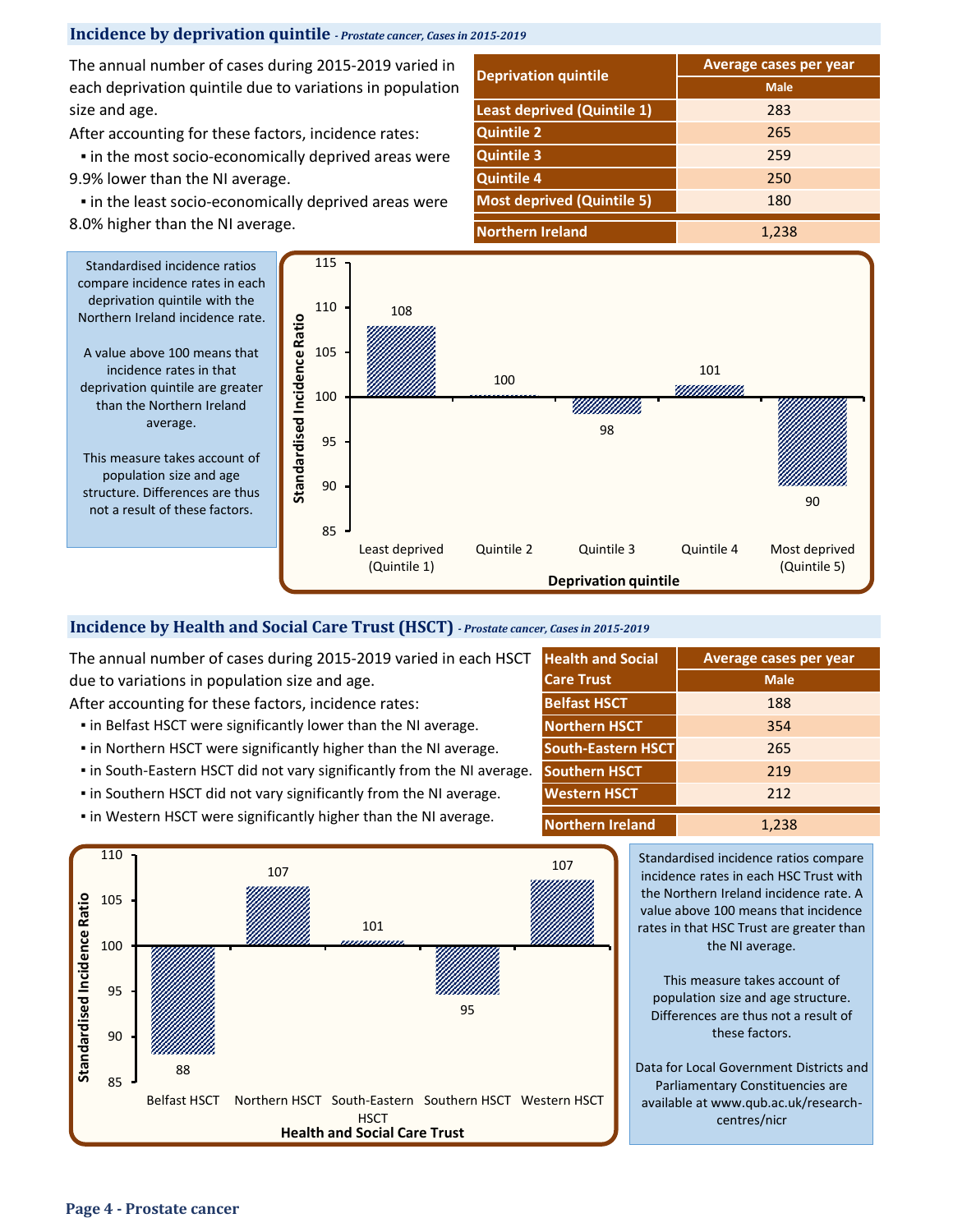# **Incidence by method of most recent admission to hospital** *- Prostate cancer, Cases in 2015-2019*

#### During 2015-2019:

■ 5.2% of cases had an emergency admission to hospital recorded within 30 days prior to their cancer diagnosis. ▪ In 51.2% of diagnosed cases there was no record of a hospital inpatient admission up to 30 days prior to the diagnosis.

| <b>Method of admission</b>                  | <b>Average cases per year</b> |  |  |  |  |
|---------------------------------------------|-------------------------------|--|--|--|--|
|                                             | <b>Male</b>                   |  |  |  |  |
| <b>Emergency admission</b>                  | 64                            |  |  |  |  |
| <b>Elective admission</b>                   | 540                           |  |  |  |  |
| No emergency/elective<br>admission recorded | 633                           |  |  |  |  |
| <b>Total</b>                                | 1,238                         |  |  |  |  |



Admission method refers to the most recent hospital inpatient admission that a patient had prior to cancer diagnosis, regardless of reason for the admission.

Admissions are considered up to a maximum of 30 days prior to diagnosis. Admissions up to two days post diagnosis are also considered to allow for a reasonable margin or error in data recording.

The majority of patients with no inpatient admission recorded prior to diagnosis are likely to have been diagnosed via an outpatient route.

#### **Incidence by stage at diagnosis** *- Prostate cancer, Cases in 2015-2019*

During 2015-2019:

▪ 90.8% of cases diagnosed had a stage assigned.

■ 38.7% of cases were diagnosed at stage I. (42.6% of staged cases)

■ 18.1% of cases were diagnosed at stage IV. (20.0% of staged cases)

|                           | Average cases per year |  |  |  |  |
|---------------------------|------------------------|--|--|--|--|
| <b>Stage at diagnosis</b> | <b>Male</b>            |  |  |  |  |
| <b>Stage I (Early)</b>    | 479                    |  |  |  |  |
| <b>Stage II</b>           | 160                    |  |  |  |  |
| <b>Stage III</b>          | 260                    |  |  |  |  |
| <b>Stage IV (Late)</b>    | 224                    |  |  |  |  |
| <b>Unknown</b>            | 114                    |  |  |  |  |
| <b>All stages</b>         | 1,238                  |  |  |  |  |



Cancer stage describes the size of a cancer and how far it has grown and spread.

This information is used to help decide what treatments are needed.

The classification used here to stage cancer is the TNM classification (Version 7 prior to 2018, Version 8 from 2018 onwards).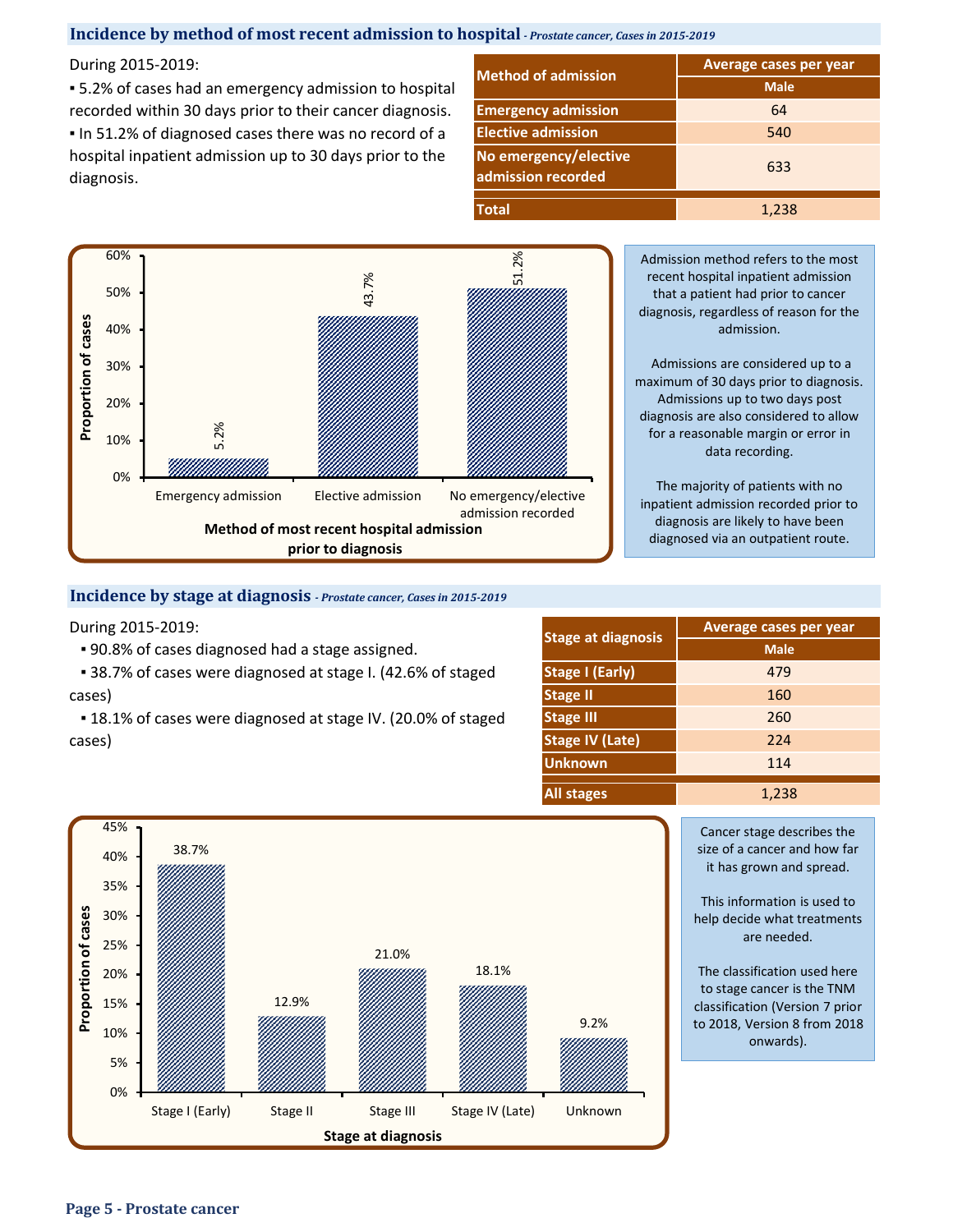**Incidence by age and stage at diagnosis** *- Prostate cancer, Cases in 2015-2019*

During 2015-2019: **Average cases per year**

■ 19.7% of cases among those aged 75 and over did not have a stage assigned at diagnosis, compared to 3.2% of cases among those aged 0 to 64.

**Among cases which were staged, 31.4% of cases** among those aged 75 and over were diagnosed at stage IV, compared to 12.0% of cases among those aged 0 to 64.

|                           | Average cases per year |          |             |          |  |  |  |
|---------------------------|------------------------|----------|-------------|----------|--|--|--|
| <b>Stage at diagnosis</b> | 0 to 64                | 65 to 74 | 75 and over | All ages |  |  |  |
| <b>Stage I (Early)</b>    | 159                    | 215      | 105         | 479      |  |  |  |
| <b>Stage II</b>           | 54                     | 70       | 36          | 160      |  |  |  |
| <b>Stage III</b>          | 59                     | 108      | 93          | 260      |  |  |  |
| <b>Stage IV (Late)</b>    | 37                     | 80       | 107         | 224      |  |  |  |
| <b>Unknown</b>            | 10                     | 20       | 84          | 114      |  |  |  |
| All stages                | 319                    | 493      | 426         | 1,238    |  |  |  |



# **Survival**

▪ 92.4% of patients were alive one year and 71.4% were alive five years from a prostate cancer diagnosis in 2010- 2014. (observed survival)

▪ Age-standardised net survival (ASNS), which removes the effect of deaths from causes unrelated to cancer, was 96.3% one year and 86.8% five years from a prostate cancer diagnosis in 2010-2014.

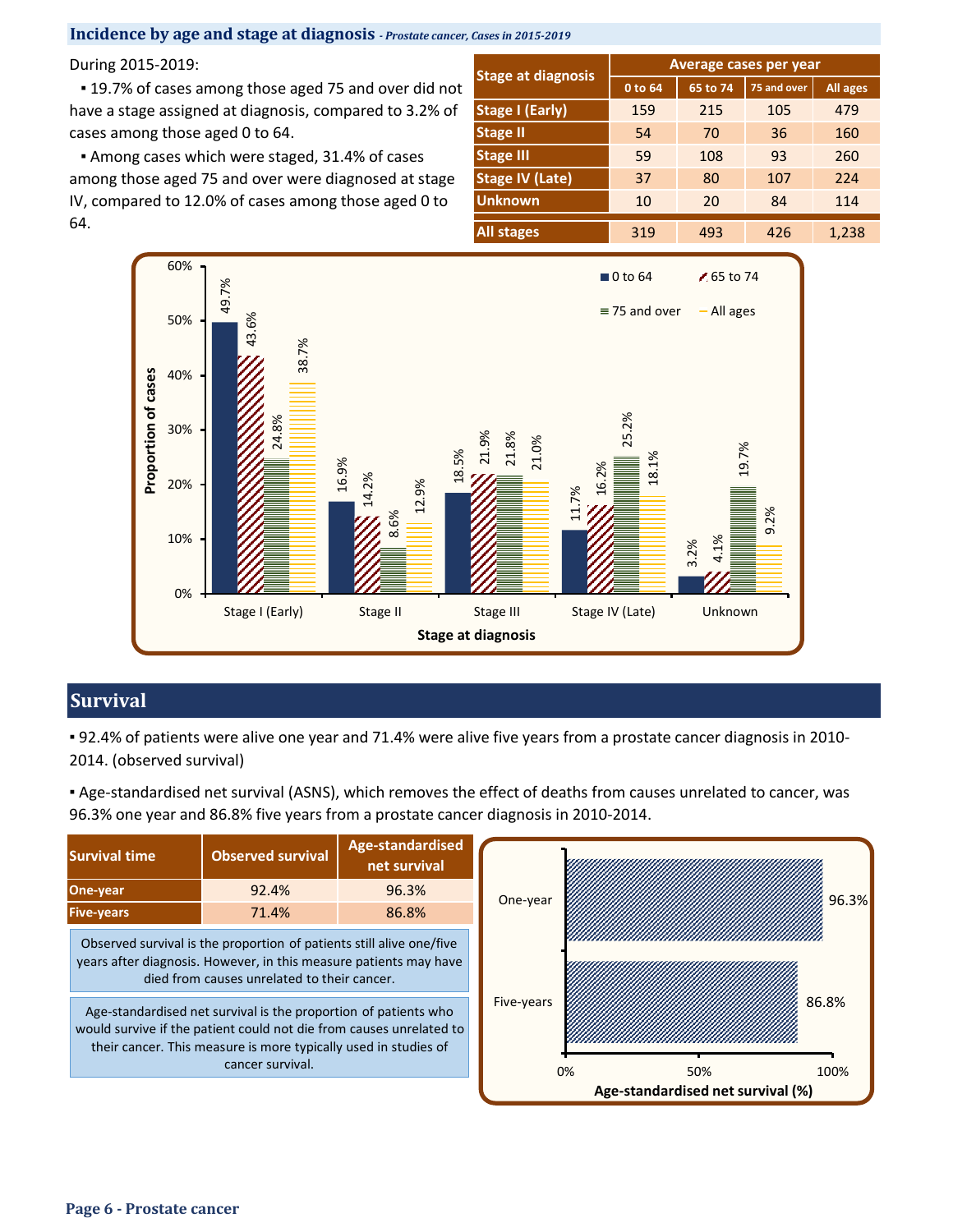**Trends in survival** *- Prostate cancer, Patients diagnosed in 1995-2014*

▪ Five-year survival (ASNS) from prostate cancer decreased from 88.9% in 2005-2009 to 86.8% in 2010- 2014. This difference was not statistically significant.



## **Survival by age at diagnosis** *- Prostate cancer, Patients diagnosed in 2010-2014*

**E** Survival from prostate cancer among patients diagnosed in 2010-2014 was strongly related to age with five-year survival decreasing as age increases.

**Eive-year net survival ranged from** 92.5% among patients aged 15-64 at diagnosis to 50.0% among those aged 85 and over.



## **Survival by stage at diagnosis** *- Prostate cancer, Patients diagnosed in 2010-2014*

**Stage at diagnosis is one of the most** important factors in prostate cancer survival with five-year survival decreasing as stage increases.

▪ Five-year survival (ASNS) ranged from 99.6% for early stage (stage I) disease to 42.2% for late stage (stage IV) disease.

▪ Five-year survival (ASNS) for unstaged cancer was 67.7%.

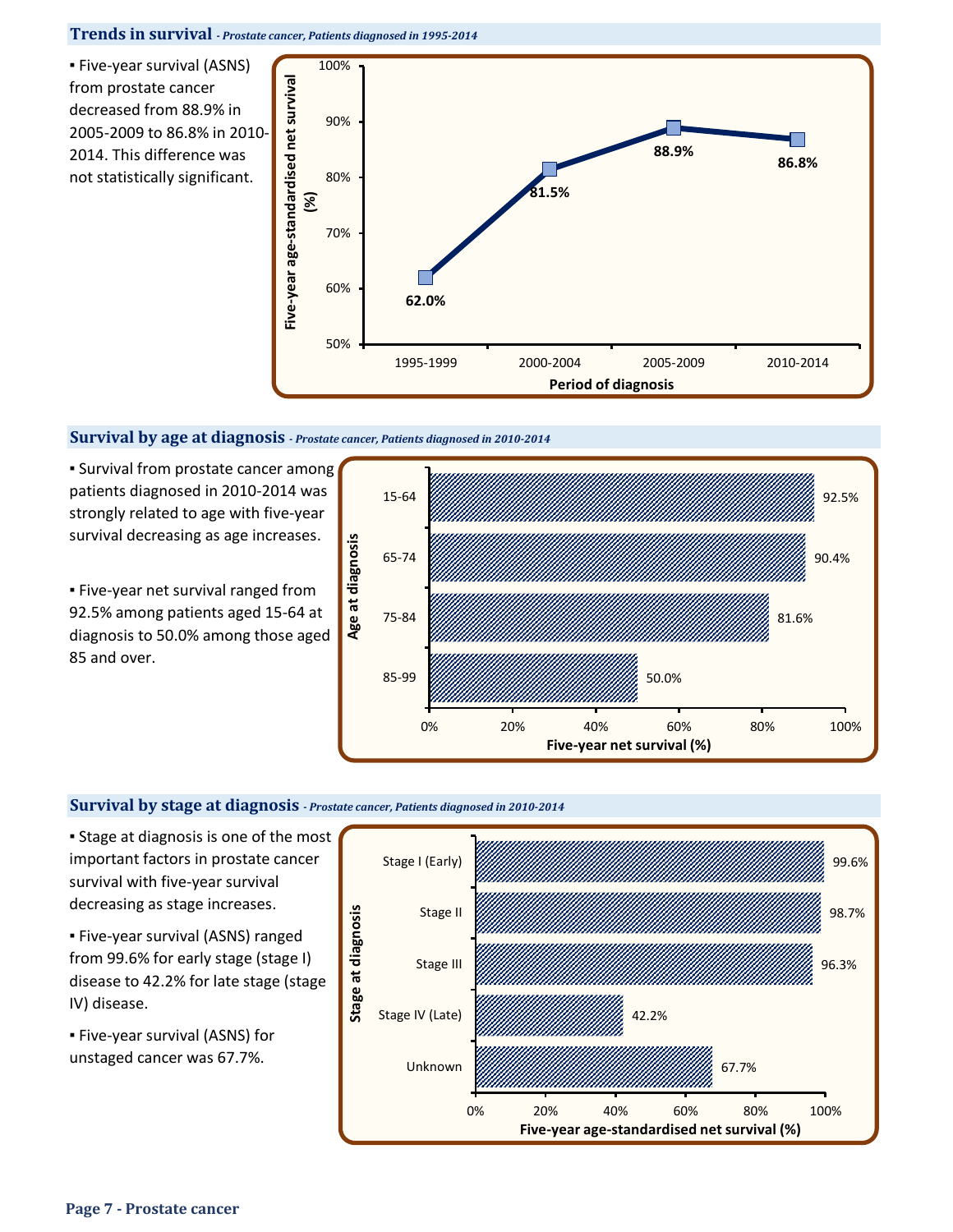### **Survival by method of most recent admission to hospital** *- Prostate cancer, Patients diagnosed in 2010-2014*

**Eive-year survival (ASNS) among** patients who had an emergency admission to hospital up to 30 days prior to their cancer diagnosis was 30.9% compared to 91.1% among those with elective admissions and 89.3% among those who had no hospital admissions recorded up to 30 days prior to diagnosis.



# **Prevalence**

| At the end of 2019, there were 11,620 men living with prostate | Time since | 25-year prevalence                         |          |
|----------------------------------------------------------------|------------|--------------------------------------------|----------|
| cancer who had been diagnosed in the previous 25 years.        | diagnosis  | $\vert$ Aged 0-74 $\vert$ Aged 75+ $\vert$ | All ages |

▪ Of these, 48.7% were aged 75 and over, and 11.5% had been diagnosed in the previous year.

25-year prevalence refers to the number of cancer survivors who were alive at the end of 2019, and had been diagnosed with their cancer in the previous 25 years (i.e. 1995-2019).

| <b>Time since</b>  | 25-year prevalence |                 |                 |  |  |  |
|--------------------|--------------------|-----------------|-----------------|--|--|--|
| diagnosis          | <b>Aged 0-74</b>   | <b>Aged 75+</b> | <b>All ages</b> |  |  |  |
| $0-1$ year         | 879                | 455             | 1,334           |  |  |  |
| 1-5 years          | 2,374              | 1,581           | 3,955           |  |  |  |
| 5-10 years         | 1,743              | 1,576           | 3,319           |  |  |  |
| <b>10-25 years</b> | 967                | 2,045           | 3,012           |  |  |  |
| $0-25$ years       | 5,963              | 5,657           | 11,620          |  |  |  |

#### **Trends in 10-year prevalence** *- Prostate cancer, Patients alive at end of each year from 2010-2019*

▪ Among men the number of survivors from prostate cancer who had been diagnosed within the previous ten years increased by 15.0% from 7,482 survivors in 2014 to 8,608 survivors in 2019.

| 2010   2011   2012   2013   2014   2015   2016   2017   2018   2019 |  |  |  |  |  |
|---------------------------------------------------------------------|--|--|--|--|--|
| Male 6,158 6,599 6,951 7,173 7,482 7,763 7,979 8,126 8,370 8,608    |  |  |  |  |  |

# **Mortality**

▪ During 2015-2019 there were 285 deaths from prostate cancer each year. It made up 12.3% of all male cancer deaths (ex NMSC).

▪ Risk of death from prostate cancer was strongly related to age, with 72.3% of men aged 75 years or more at time of death, while 1.1% of prostate cancer deaths occurred among those aged under 55. The median age at death was 81.

| Age at<br>death | <b>Average deaths</b><br>per year |
|-----------------|-----------------------------------|
| $ 0 - 54 $      | 3                                 |
| $54 - 64$       | 19                                |
| $65 - 74$       | 57                                |
| $75 +$          | 206                               |

## **Deaths by year of death** *- Prostate cancer, Deaths in 2010-2019*

▪ Among men the number of deaths from prostate cancer increased by 13.1% from an annual average of 252 deaths in 2010-2014 to 285 deaths in 2015-2019.

|             |  |  | 2010   2011   2012   2013   2014   2015   2016   2017   2018   2019 |  |  |  |
|-------------|--|--|---------------------------------------------------------------------|--|--|--|
| <b>Male</b> |  |  |                                                                     |  |  |  |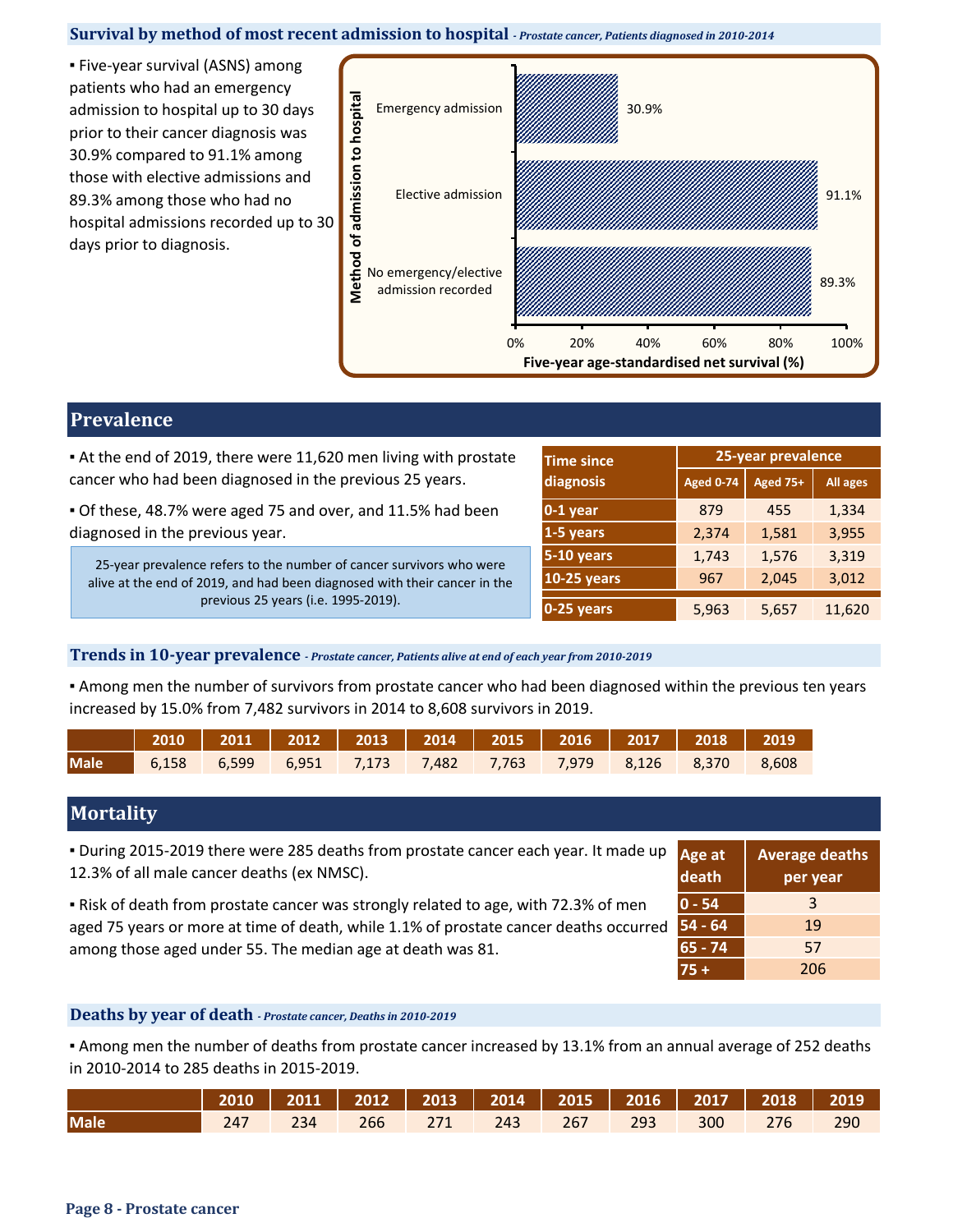## **Trends in age-standardised mortality rates** *- Prostate cancer, Deaths in 1995-2019*

▪ Among males age-standardised mortality rates from prostate cancer decreased by 0.4% between 2010-2014 and 2015-2019 from 47.4 to 47.2 deaths per 100,000 persons years. This difference was not statistically significant.



Mortality data are provided by the Northern Ireland General Registrar Office via the Department of Health.

Counts of the number of deaths are based upon the year that death occurred, and upon the primary cause of death only.

Age-standardised mortality rates remove changes over time caused by population growth and/or ageing.